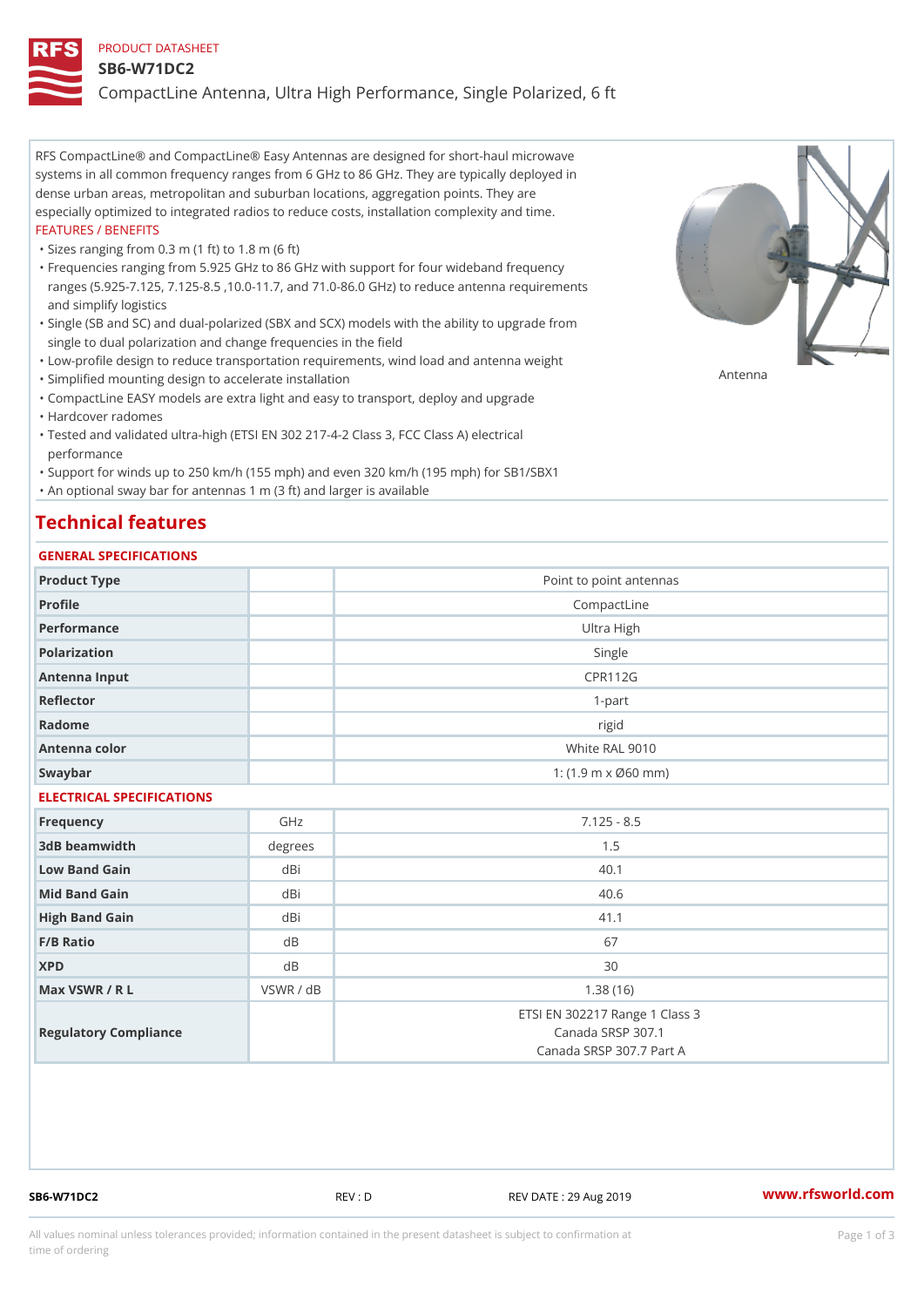### PRODUCT DATASHEET

### SB6-W71DC2

CompactLine Antenna, Ultra High Performance, Single Polarized, 6 ft

| MECHANICAL SPECIFICATIONS                                      |              |                                                   |
|----------------------------------------------------------------|--------------|---------------------------------------------------|
| Diameter                                                       | ft $(m)$     | 6(1.8)                                            |
| Elevation Adjustment                                           | degrees      | ± 5                                               |
| Azimuth Adjustment                                             | degrees      | ± 5                                               |
| Polarization Adjustment                                        | degrees      | ± 5                                               |
| Mounting Pipe Diameter<br>minimum                              | $mm$ (in)    | 114(4.5)                                          |
| Mounting Pipe Diameter<br>maximum                              | $mm$ (in)    | 114(4.5)                                          |
| Approximate Weight                                             | kg (lb)      | 90(198)                                           |
| Survival Windspeed                                             | $km/h$ (mph) | 252 (155)                                         |
| Operational Windspeed                                          | $km/h$ (mph) | 252 (155)                                         |
| <b>STRUCTURE</b>                                               |              |                                                   |
| Radome Material                                                |              | rigid                                             |
| FURTHER ACCESSORIES                                            |              |                                                   |
| optional Swaybar                                               |              | 1: SMA-SK-6 (1.9 m x Ø60 mm)                      |
| Further Accessories                                            |              | SMA-SKO-UNIVERSAL-L : Universal sway bar fixation |
| MOUNTOUTLINE                                                   |              |                                                   |
| m m<br>$Dimension_A$<br>(in)                                   |              | 1900(74.8)                                        |
| m m<br>$Dimension_B$<br>(in)                                   |              | 910(35.8)                                         |
| m m<br>$Dimension_C$<br>(in)                                   |              | 362(14.3)                                         |
| $Dim_D - D -$<br>m m<br>$114$ m m $(4.5$ _ ir $)$ $R$ ii p $e$ |              | 416 (16.4)                                        |
| m m<br>$Dimension$ = E<br>(in)                                 |              | 83 (3.3)                                          |
| m m<br>$Dimension_F$<br>(in)                                   |              | 785 (30.9)                                        |
| m m<br>$D$ imension $_G$                                       |              | 305 (12)                                          |

SB6-W71DC2 REV : D REV DATE : 29 Aug 2019 WWW.rfsworld.com